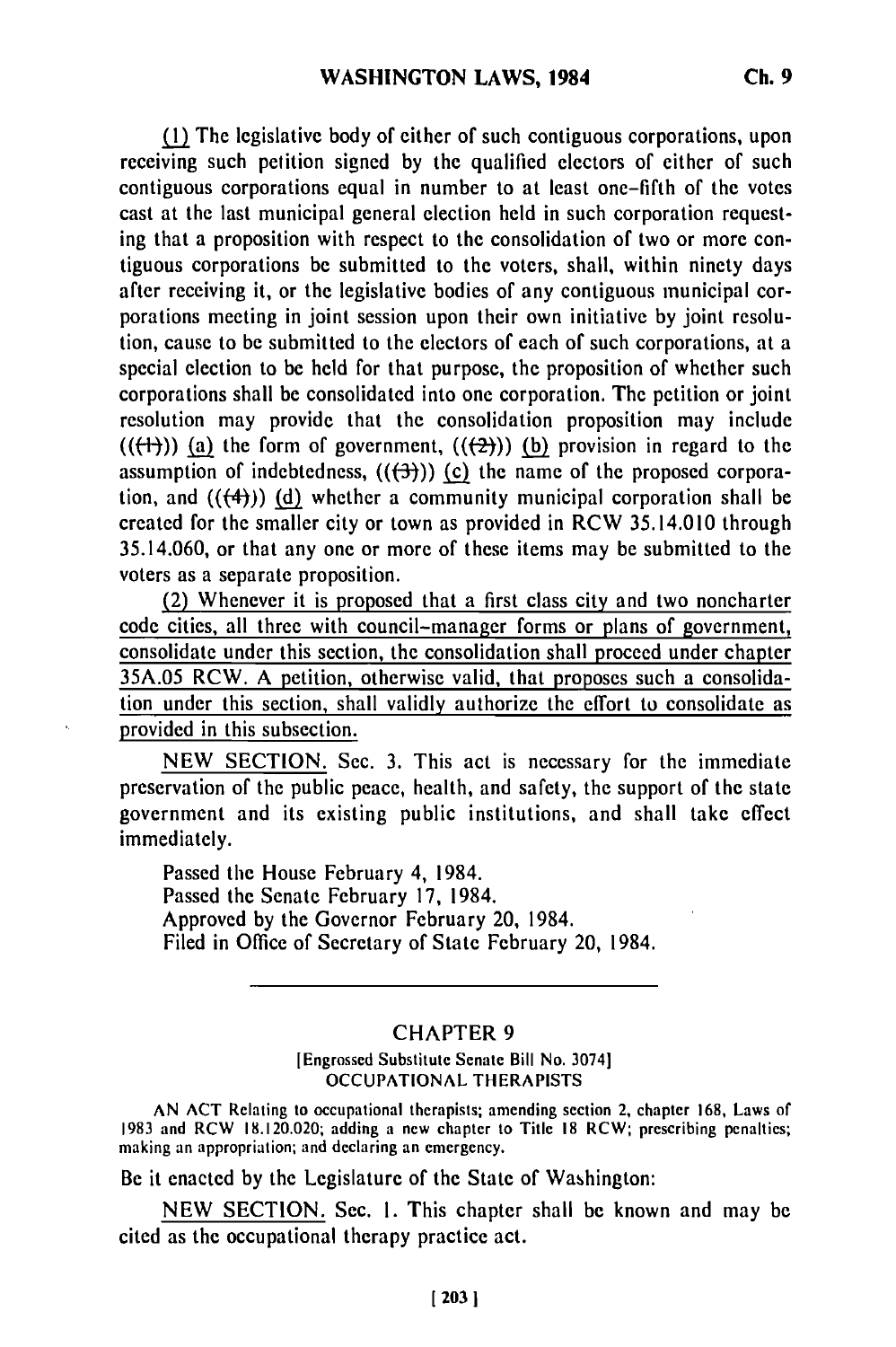NEW SECTION. Sec. 2. In order to safeguard the public health, safety, and welfare; to protect the public from being mislead by incompetent, unethical, and unauthorized persons; to assure the highest degree of professional conduct on the part of occupational therapists and occupational therapy assistants; and to assure the availability of occupational therapy services of high quality to persons in need of such services, it is the purpose of this chapter to provide for the regulation of persons offering occupational therapy services to the public.

NEW SECTION. Sec. 3. Unless the context clearly requires otherwise, the definitions in this section apply throughout this chapter.

**(1)** "Board" means the board of occupational therapy practice.

(2) "Occupational therapy" is the scientifically based use of purposeful activity with individuals who are limited by physical injury or illness, psychosocial dysfunction, developmental or learning disabilities, or the aging process in order to maximize independence, prevent disability, and maintain health. The practice encompasses evaluation, treatment, and consultation, Specific occupational therapy services include but are not limited to: Using specifically designed activities and exercises to enhance neurodevelopmental, cognitive, perceptual motor, sensory integrative, and psychomotor functioning; administering and interpreting tests such as manual muscle and sensory integration; teaching daily living skills; developing prevocational skills and play and avocational capabilities; designing, fabricating, or applying selected orthotic and prosthetic devices or selected adaptive equipment; and adapting environments for the handicapped. These services are provided individually, in groups, or through social systems.

(3) "Occupational therapist" means a person licensed to practice occupational therapy under this chapter.

(4) "Occupational therapy assistant" means a person licensed to assist in the practice of occupational therapy under the supervision or with the regular consultation of an occupational therapist.

(5) "Occupational therapy aide" means a person who is trained to perform specific occupational therapy techniques under professional supervision as defined by the board but who does not perform activities that require advanced training in the sciences or practices involved in the profession of occupational therapy.

(6) "Person" means any individual, partnership, unincorporated organization, or corporate body, except that only an individual may be licensed under this chapter.

(7) "Department" means the department of licensing.

(8) "Director" means the director of licensing.

NEW SECTION. Sec. 4. No person may practice occupational therapy or hold oneself out as an occupational therapist or occupational therapy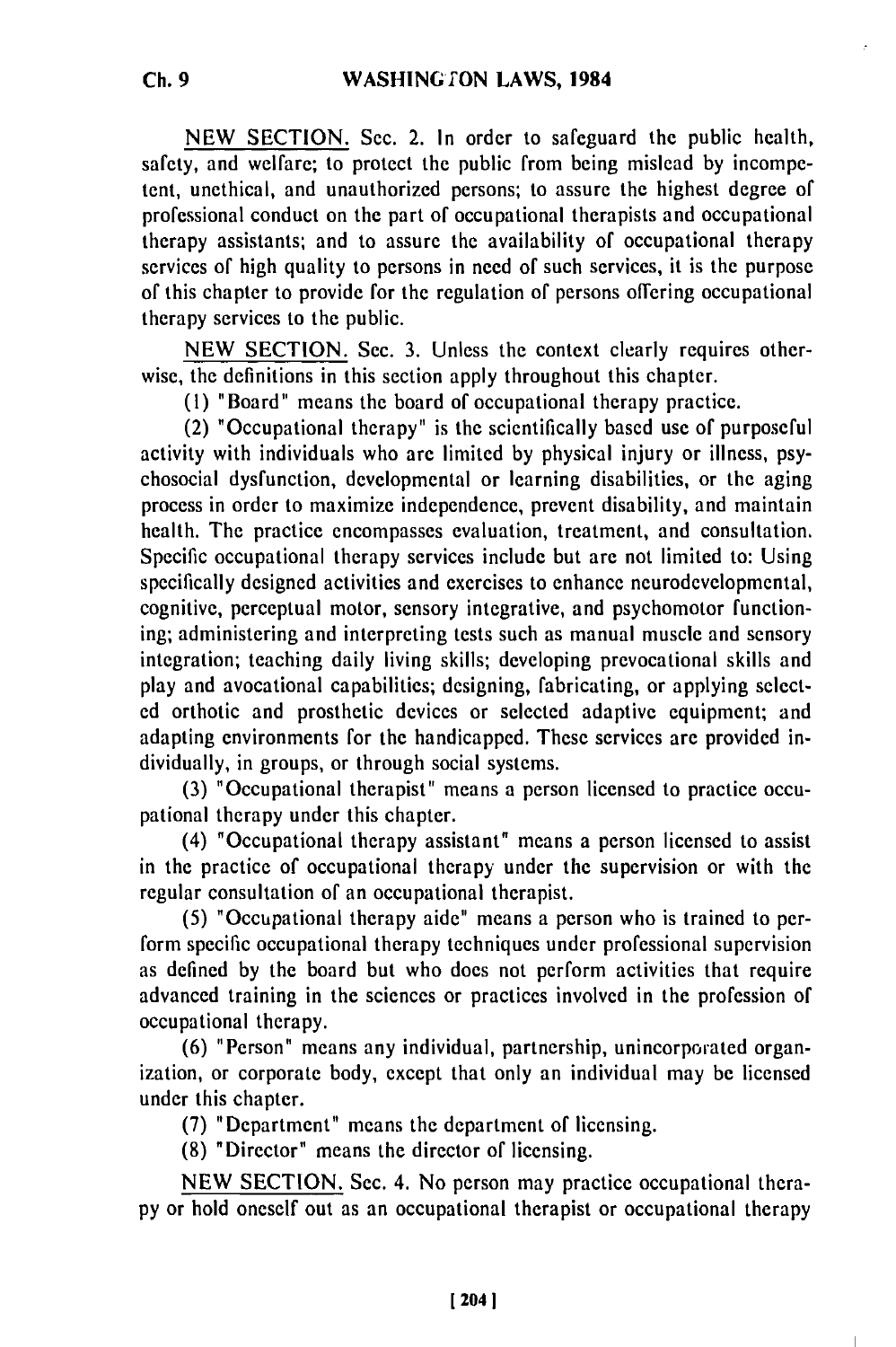assistant, or as being able to practice occupational therapy, or to render occupational therapy services in this state unless the person is licensed in accordance with, or is in compliance with, this chapter.

NEW SECTION. Sec. 5. This chapter shall not be construed as preventing or restricting the practice, services, or activities of:

**(1)** A person licensed in this state under any other law from engaging in the profession or occupation for which the person is licensed;

(2) A person employed as an occupational therapist or occupational therapy assistant by the government of the United States, if the person provides occupational therapy solely under the directions or control of the organization by which the person is employed;

(3) A person pursuing a course of study leading to a degree or certificate in occupational therapy in an accredited or approved educational program if the activities and services constitute a part of a supervised course of study, if the person is designated by a title which clearly indicated the person's status as a student or trainee;

(4) A person fulfilling the supervised fieldwork experience requirements of section 6 of this act, if the activities and services constitute a part of the experience necessary to meet the requirements of section 6 of this act;

(5) A person performing occupational therapy services in the state, if the services are performed for no more than ninety working days and if:

(a) The person is licensed under the laws of another state which has licensure requirements at least as stringent as the requirements of this chapter, as determined by the board; or

(b) The person has met commonly accepted standards for the practice of occupational therapy as specifically defined by the board;

(6) A person employed by or supervised by an occupational therapist as an occupational therapy aide; or

(7) A person with a limited permit. A limited permit may be granted to persons who have completed the education and experience requirements of this chapter, or education and experience requirements which the board deems equivalent to those specified as requirements for licensure. The limited permit allows the applicant to practice in association with an occupational therapist. The limited permit is valid until the results of the next examination have been made public. One extension of this permit may be granted if the applicant has failed the examination, but during this period the person shall be under the direct supervision of an occupational therapist.

NEW SECTION. Sec. 6. (1) An applicant applying for a license as an occupational therapist or as an occupational therapy assistant shall file a written application on forms provided by the department showing to the satisfaction of the board that the applicant meets the requirements specified in this subsection.

(a) The applicant shall be of good moral character.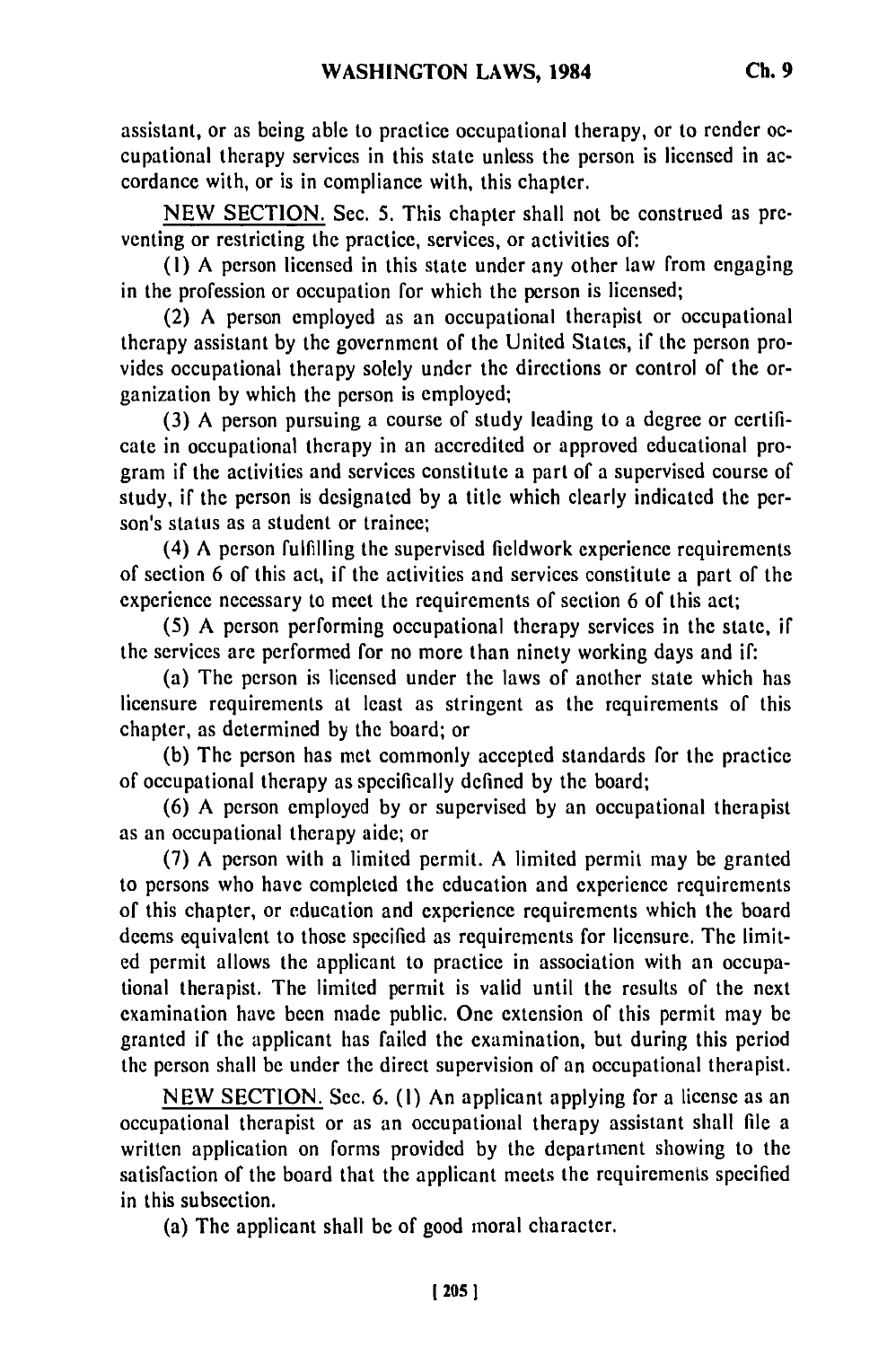**(b)** The applicant shall present evidence satisfactory to the board of having successfully completed the academic requirements of an educational program in occupational therapy recognized by the board, with concentration in biological or physical science, psychology, sociology, and with education in selected manual skills.

(i) For an cecupational therapist, such a program shall be nationally accredited and approved by rules of the board.

(ii) For an occupational therapy assistant, such a program shall be nationally accredited and approved by rules of the board.

(c) The applicant shall submit to the board evidence of having successfully completed a period of supervised fieldwork experience at a recognized educational institution or a training program approved by the educational institution at which the applicant met the academic requirements.

(i) For an occupational therapist, a minimum of six months of supervised fieldwork experience is required.

(ii) For an occupational therapy assistant, a minimum of two months of supervised fieldwork experience is required.

(d) An applicant for licensure as an occupational therapist or as an occupational therapy assistant shall pass an examination as provided in section 7 of this act.

(2) The board may waive the educational requirements specified under subsection  $(1)(b)(ii)$  of this section for an occupational therapy assistant who has met the experience and any other requirements established by the board. Upon successful completion of the examination required of the occupational therapist, the individual shall be granted a license.

NEW SECTION. Sec. 7. (1) A person applying for licensure shall demonstrate eligibility in accordance with section 6 of this act and shall apply for examination upon a form and in such a manner as the department prescribes. The application shall be accompanied by the fee prescribed by section 12 of this act, which fee shall not be refunded. A person who fails an examination may apply for reexamination. The application shall be accompanied by the prescribed fee.

(2) An applicant for licensure under this chapter shall be given a written examination to test the applicant's knowledge of the basic and clinical sciences relating to occupational therapy and occupational therapy theory and practice, including the applicant's professional skills of occupational therapy techniques and methods, and such other subjects as the board deems useful to determine the applicant's fitness to practice. The board shall approve the examination and establish standards for acceptable performance.

(3) Applicants for licensure shall be examined at a time and place and under such supervision as the board may determine. The examination shall be given at least twice each year at such places as the board determines,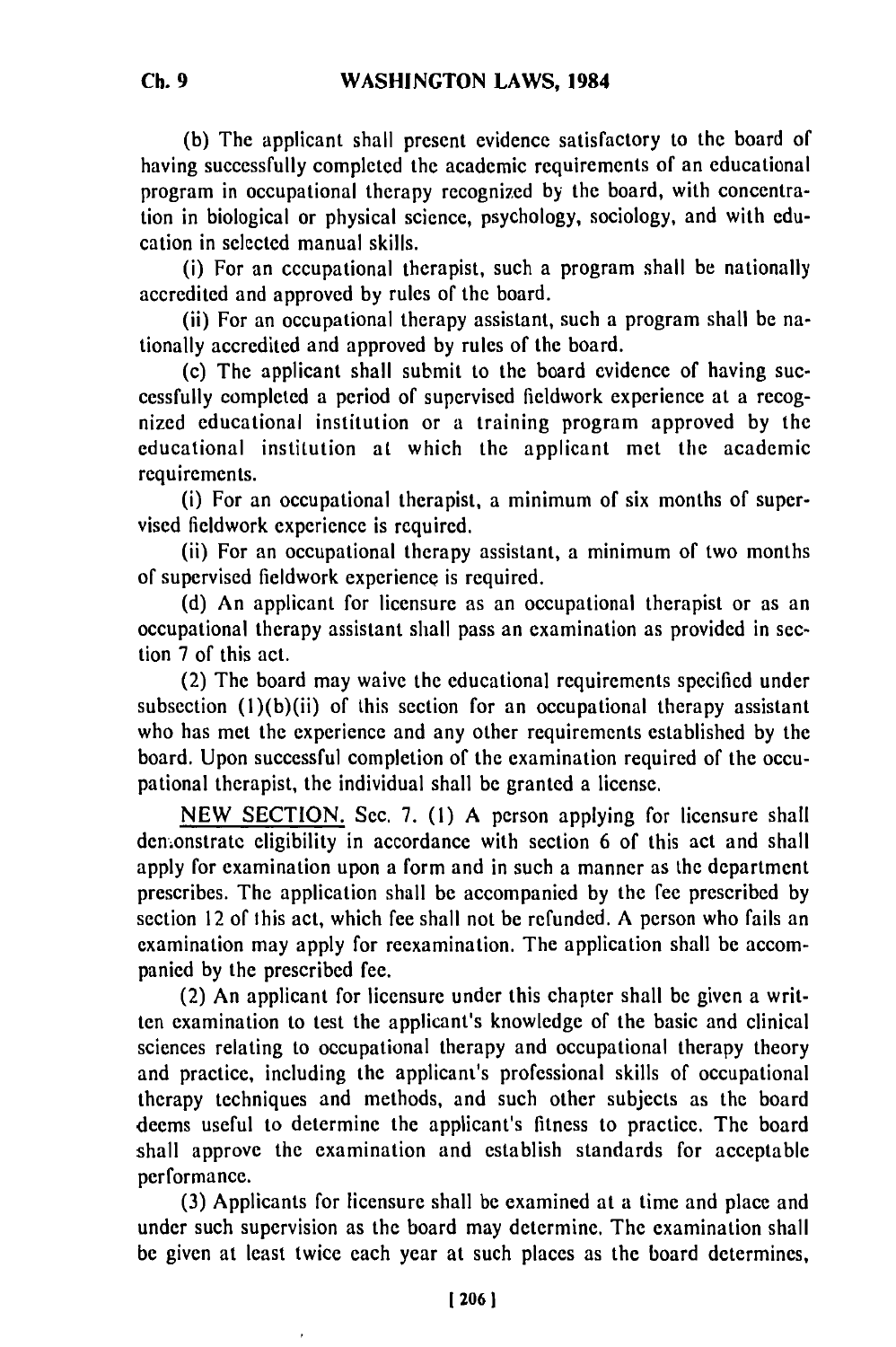and the board shall give reasonable public notice of the examinations in accordance with its rules at least sixty days prior to the administration of the examination.

(4) Applicants may obtain their examination scores and may review their papers in accordance with such rules as the board establishes.

**NEW SECTION.** Sec. **8. (1)** The board shall waive the examination and grant a license to a person engaged in the profession of an occupational therapist or an occupational therapy assistant on the effective date of this act if the board determines that the person meets commonly accepted standards for the profession, as established **by** rule of the board. The board may waive the examination, education, or experience requirements and grant a license to any person meeting the standards adopted **by** the board under this section after the effective date of this act if the board considers the requirements for licensure in this chapter as having been met.

(2) The board may grant a license to any applicant who presents proof of current licensure as an occupational therapist or occupational therapy assistant in another state, the District of Columbia, or a territory of the United States, which requires standards for licensure considered **by** the board to be equivalent to the requirements for licensure under this chapter.

**(3)** The board shall waive the education and experience requirements for licensure in section **6(1)** (c) and **(d)** of this act for applicants for licensure who present evidence to the board that they have been engaged in the practice of occupational therapy for the three years immediately prior to the effective date of this act. The proof of actual practice shall be presented to the board in such a manner as the board prescribes **by** rule. To obtain the waiver, an applicant shall file an application for examination no later than six months from the effective date of this act. An applicant who has filed for examination under this subsection shall be excluded from the licensure requirement until the date the results of the examination are made public, and may conduct the appropriate activities under section 4 of this act.

**NEW SECTION.** Sec. **9.** The director shall issue a license to a person who meets the licensing requirements of this chapter upon payment of the prescribed license fee. The license shall be posted in a conspicuous location at the person's work site.

NEW SECTION. Sec. 10. (1) Licenses under this chapter shall be renewed at the time and in the manner determined by the director and with the payment of a renewal fee. The board may establish requirements for license renewal which provide evidence of continued competency. The director may provide for the late renewal of a license upon the payment of a late fee in accordance with its rules which may include additional continuing education or examination requirements.

(2) A suspended license is subject to expiration and may be renewed as provided in this section, but the renewal does not entitle the licensee, while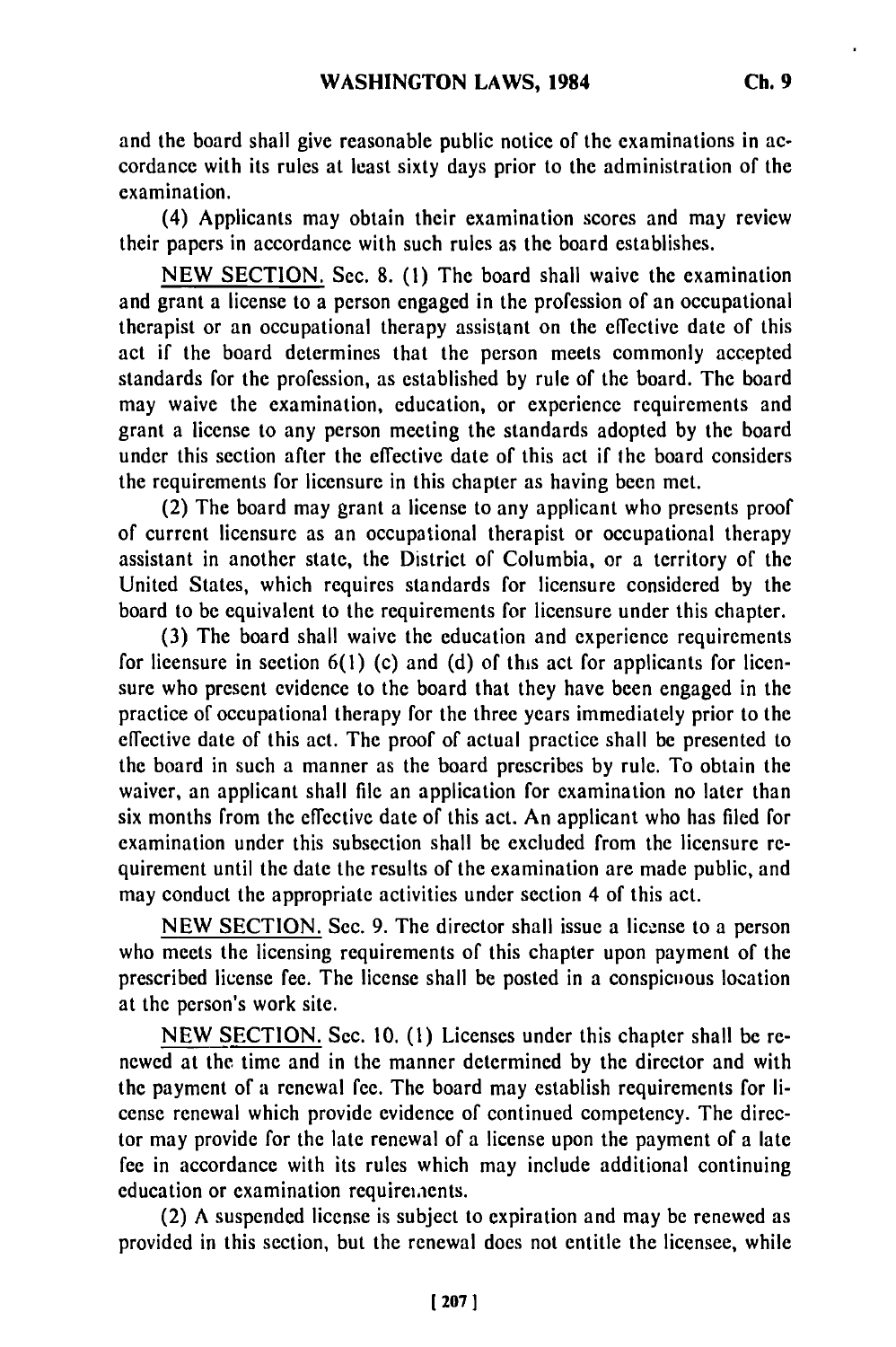the license remains suspended and until it is reinstated, to engage in the licensed activity, or in any other conduct or activity in violation of the order or judgment by which the license was suspended. If a license revoked on disciplinary grounds is reinstated, the license, as a condition of reinstatement, shall pay the renewal fee and any applicable late fee.

(3) Any occupational therapist or occupational therapy assistant licensed under this chapter not practicing occupational therapy or providing services may place his or her license in an inactive status. The director may prescribe requirements for maintaining an inactive status and converting from an inactive or active status.

NEW SECTION. Sec. Ii. **(1)** The board may deny or refuse to renew a license, may suspend or revoke a license, or may impose probationary conditions if the licensee or applicant for a license has been guilty of conduct which has endangered the health, welfare, or safety of the public. Such conduct includes:

(a) Obtaining a license by means of fraud or misrepresentation or concealment of material facts;

(b) Being guilty of unprofessional conduct or gross incompetence as defined by the rules of the board, or violating the code of ethics adopted and published by the board, which shall require that an occupational therapist shall, after evaluating a patient and if the case is a medical one, refer the case to a physician for appropriate medical direction if such direction is lacking. Treatment by an occupational therapist of such a medical case may take place only upon the referral of a physician or podiatrist licensed to practice medicine in this state;

(c) Being convicted of a crime of moral turpitude or a felony which relates to the profession of occupational therapy;

(d) Violating an order or rule of the board; or

(e) Violating any provision of this chapter.

(2) Such denial, refusal to renew, suspension, revocation, or imposition of probationary conditions on a licensee may be ordered by the board in compliance with chapter 34.04 RCW. One year from the date of revocation of a license, application may be made to the board for reinstatement. The board has discretion to accept or reject an application for reinstatement and may, but is not required to, hold a hearing to consider the reinstatement.

NEW SECTION. Sec. 12. The director shall prescribe and publish fees in amounts determined by the director as provided in RCW 43.24.085 for the following purposes:

- **(1)** Application for examination;
- (2) Initial license fee;
- (3) Renewal of license fee;
- (4) Late renewal fee; and
- (5) Limited permit fee.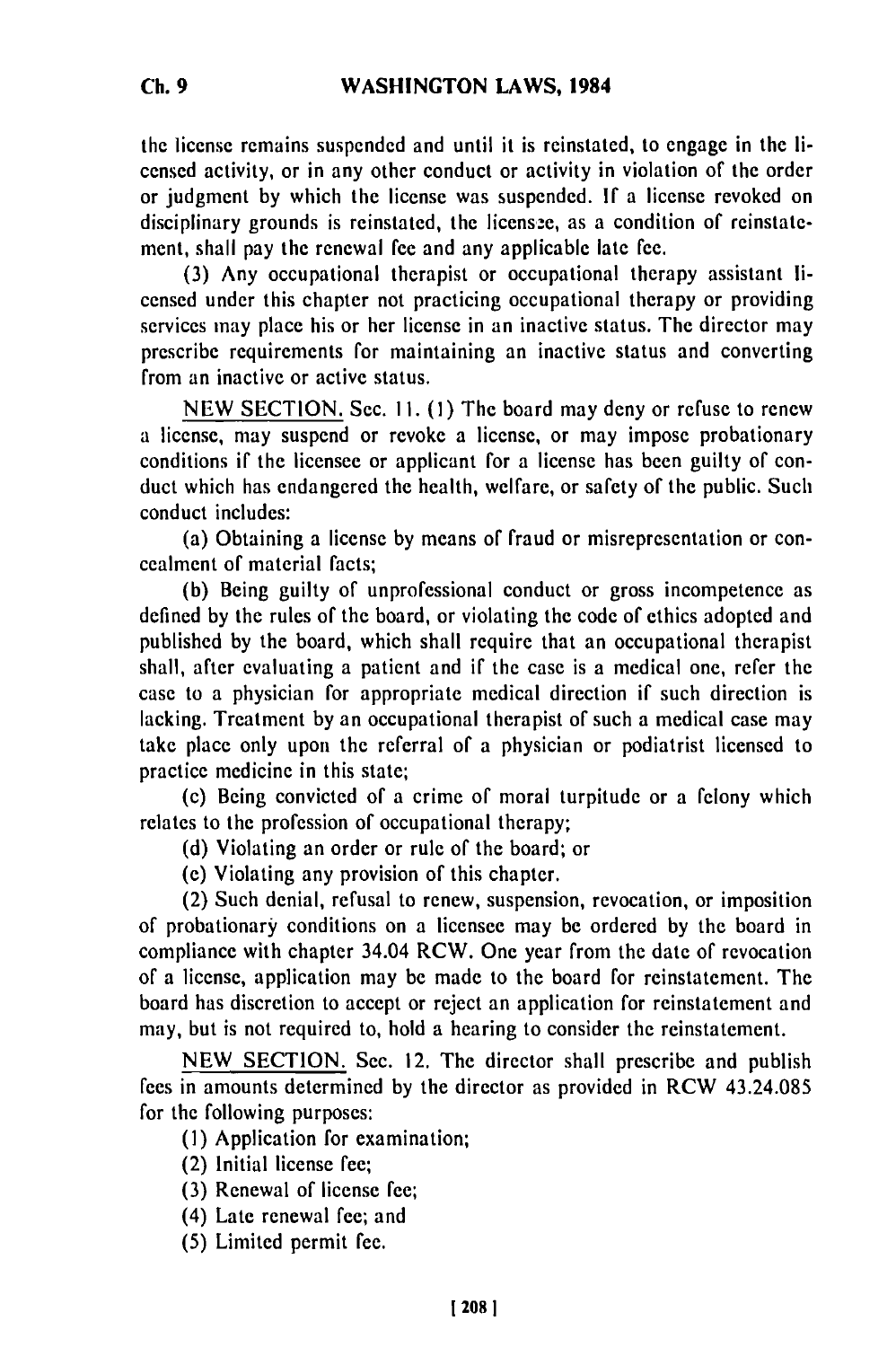The **fees** shall be **set** in such an amount as to reimburse the state, to the extent feasible, for the cost of the services rendered.

**NEW** SECTION. Sec. **13. (1)** There is established a board **of** occupational therapy practice. The board shall consist of five members appointed **by** the governor, who may consider the persons who are recommended for appointment **by** occupational therapy associations of the state. The members of the board shall **be** residents of the state. Four of the members shall have been engaged in rendering services to the public, teaching, or research in occupational therapy for at least five years immediately preceding their appointment. Three of these four board members shall **be** occupational therapists who shall at all times **be** holders of licenses for the practice of occupational therapy in the state, except for the initial members of the board, all of whom shall fulfill the requirements for licensure under this chapter. At least one member of the board shall **be** an occupational therapy assistant licensed to assist in the practice of occupational therapy, except for the initial member appointed to this position, who shall fulfill the requirements for licensure as a occupational therapy assistant under this chapter. The remaining member of the board shall be a member of the public with an interest in the rights of consumers of health services.

(2) The governor shall, within sixty days after the effective date of this act, appoint one member for a term of one year, two members for a term of two years, and two members for a term of three years. Appointments made thereafter shall be for three-year terms, but no person shall **be** appointed to serve more than two consecutive full terms. Terms shall begin on the first day of the calendar year and end on the last day of the calendar year or until successors are appointed, except for the initial appointed members, who shall serve through the last calendar day of the year in which they are appointed before commencing the terms prescribed **by** this section. The governor shall make appointments for vacancies in unexpired terms within ninety days after the vacancies occur.

**(3)** The board shall meet during the first month of each calendar year to select a chairman and for other purposes. At least one additional meeting shall **be** held before the end of each calendar year. Further meetings may **be** convened at the call of the chairman or the written request of **atiy** two board members. A majority of members of the board constitutes a quorum for all purposes. **All** meetings of the board shall be open to the public, except that the board may hold closed sessions to prepare, approve, grade, or administer examinations or, upon request of an applicant who fails an examination, to prepare a response indicating the reasons for the applicant's failure.

(4) Members of the board shall receive compensation in the amount of **fifty** dollars for each day's attendance at proper meetings of the committee.

**NEW** SECTION. Sec. 14. (1) The board shall administer, coordinate, and enforce this chapter, evaluate qualifications under this chapter, and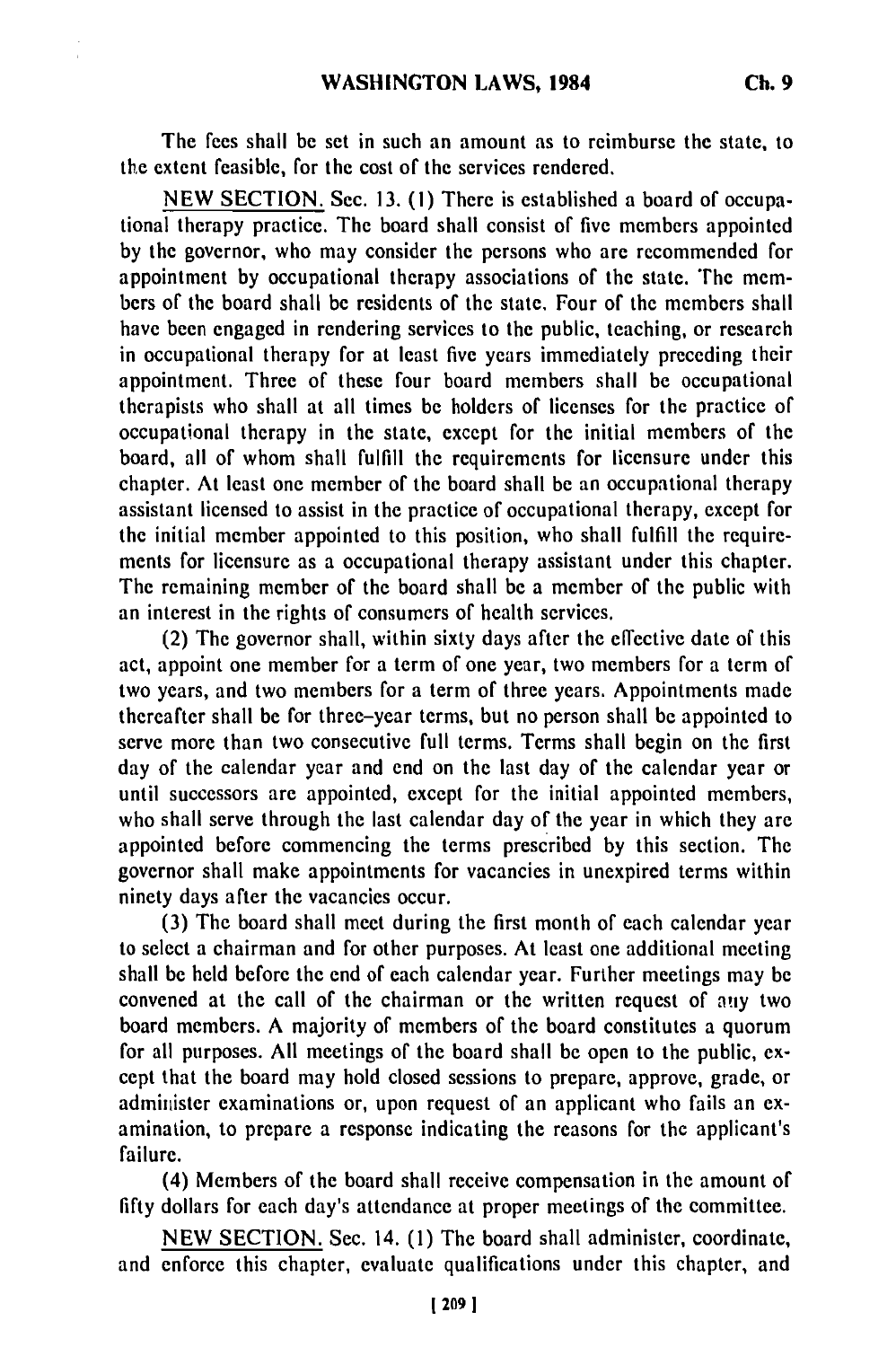provide for supervision of examinations of applicants for licensure under this chapter. The board may issue subpoenas, examine witnesses, and administer oaths and may investigate allegations of practices violating this chapter.

(2) The board shall adopt rules relating to professional conduct to carry out the policy of this chapter, including, but not limited to, rules relating to professional licensure and to the establishment of ethical standards of practice for persons holding a license to practice occupational therapy in this state in accordance with chapter 34.04 RCW.

(3) The board shall conduct such hearings and keep such records and minutes as are necessary to carry out its functions. The board shall provide at least thirty days' notice in writing to the appropriate persons of the times and places of all hearings authorized under this chapter in such a manner and at such times as it may determine by its rules.

NEW SECTION. Sec. 15. The director shall provide such administrative and investigative staff as are necessary for the board to carry out its duties under this chapter.

NEW SECTION. Sec. 16. A person who violates section 4 of this act is guilty of a misdemeanor punishable by a fine of not more than five hundred dollars, or imprisonment in the county jail for a period not exceeding ninety days, or both such fine and imprisonment. The court may impose a civil fine of up to one thousand dollars for any violation of section 4 of this act.

NEW SECTION. Sec. 17. There is added to chapter 18. RCW (SSB 3074, Laws of 1984) a new section to read as follows:

The board of occupational therapy practice may elect to adopt the uniform disciplinary act (Sections 1 through 24 of SHB 1178) in lieu of the disciplinary procedures outlined under this chapter.

Sec. 18. Section 2, chapter 168, Laws of 1983 and RCW 18.120.020 are each amended to read as follows:

The definitions contained in this section shall apply throughout this chapter unless the context clearly requires otherwise.

**(1)** "Applicant group" includes any health professional group or organization, any individual, or any other interested party which proposes that any health professional group not presently regulated be regulated or which proposes to substantially increase the scope of practice of the profession.

(2) "Certificate" and "certification" mean a voluntary process by which a statutory regulatory entity grants recognition to an individual who (a) has met certain prerequisite qualifications specified by that regulatory entity, and (b) may assume or use "certified" in the title or designation to perform prescribed health professional tasks.

(3) "Grandfather clause" means a provision in a regulatory statute applicable to practitioners actively engaged in the regulated health profession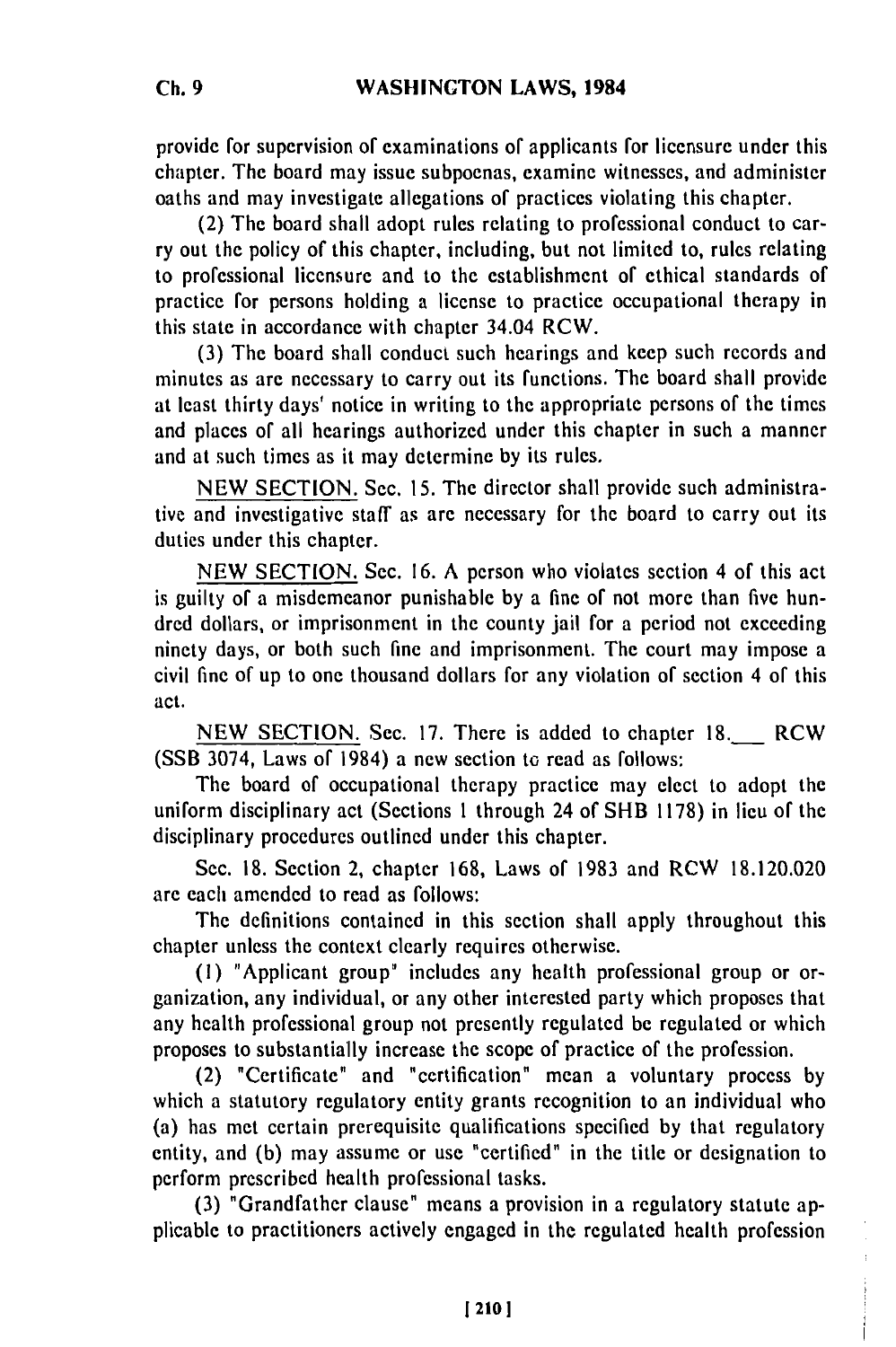prior to the effective date of the regulatory statute which exempts **the** practitioners from meeting the prerequisite qualifications set forth in the regulatory statute to perform prescribed occupational tasks.

(4) "Health professions" means and includes the following licensed or regulated professions and occupations: Podiatry under chapter **18.22** RCW; chiropractic under chapters **18.25** and **18.26** RCW; dental hygiene under chapter **18.29** RCW; dentistry under chapter **18.32** RCW; dispensing opticians under chapter 18.34 RCW; hearing aids under chapter **18.35** RCW; drugless healing under chapter **18.36** RCW; midwifery under chapter **18.50** RCW; optometry under chapters **18.53** and 18.54 RCW; ocularists under chapter **18.55** RCW; osteopathy under chapters **18.57** and **18.57A** RCW; pharmacy under chapters 18.64 and **18.64A** RCW; medicine under chapters **18.71, 18.71A,** and **18.72** RCW; emergency medicine under chapter **18.73** RCW; physical therapy under chapter **18.74** RCW; practical nurses under chapter **18.78** RCW; psychologists under chapter **18.83** RCW; **((and))** registered nurses under chapter **18.88** RCW; and occupational therapists licensed pursuant to chapter **18.** ... RCW **(SSB** 3074, Laws of 1984).

**(5)** "Inspection" means the periodic examination of practitioners **by** a state agency in order to ascertain whether the practitioners' occupation is being carried out in a fashion consistent with the public health, safety, and welfare.

**(6)** "Legislative committees of reference" means the standing legislative committees designated **by** the respective rules committees of the senate and house of representatives to consider proposed legislation to regulate health professions not previously regulated.

**(7)** "License", "licensing", and "licensure" mean permission to engage in a health profession which would otherwise be unlawful in the state in the absence of the permission. **A** license is granted to those individuals who meet prerequisite qualifications to perform prescribed health professional tasks and for the use of a particular title.

**(8)** "Professiou~al license" means an individual, nontransferable authorization to carry on a health activity based on qualifications which include: (a) Graduation from an accredited or approved program, and **(b)** acceptable performance on a qualifying examination or series of examinations.

**(9)** "Practitioner" means an individual who (a) has achieved knowledge and skill **by** practice, and **(b)** is actively engaged in a specified health profession.

**(10)** "Public member" means an individual who is not, and never was, a member of the health profession being regulated or the spouse of a member, or an individual who does not have and never has had a material **fi**nancial interest in either the rendering of the health professional service being regulated or an activity directly related to the profession being regulated.